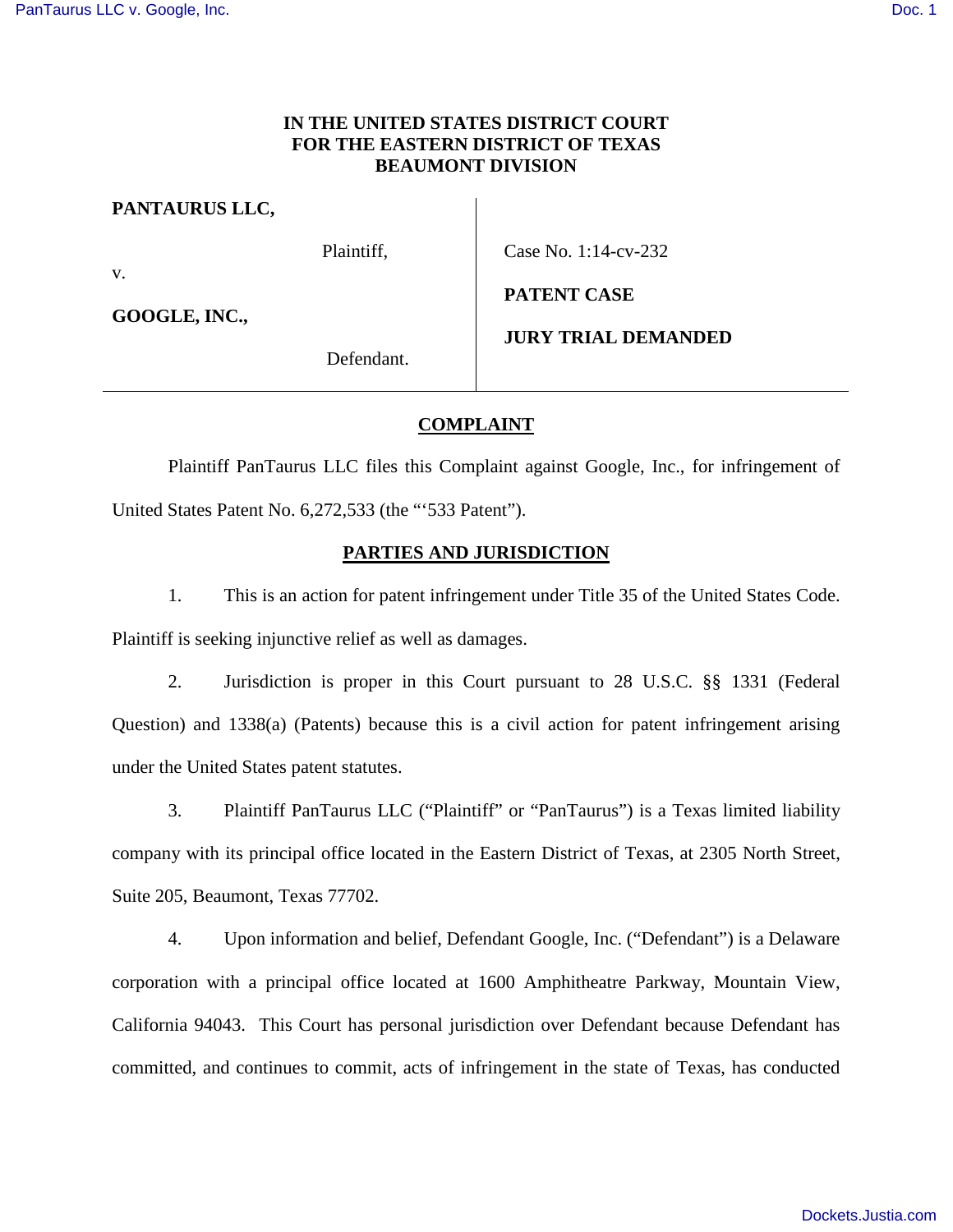business in the state of Texas, and/or has engaged in continuous and systematic activities in the state of Texas.

5. On information and belief, Defendant's instrumentalities that are alleged herein to infringe were and/or continue to be made, used, imported, offered for sale, and/or sold in the Eastern District of Texas.

## **VENUE**

6. Venue is proper in the Eastern District of Texas pursuant to 28 U.S.C. §§ 1391(c) and 1400(b) because Defendant is deemed to reside in this district. In addition, and in the alternative, Defendant has committed acts of infringement in this district.

# **COUNT I (INFRINGEMENT OF UNITED STATES PATENT NO. 6,272,533)**

7. Plaintiff incorporates paragraphs 1 through 6 herein by reference.

8. This cause of action arises under the patent laws of the United States, and in particular, 35 U.S.C. §§ 271, *et seq*.

9. Plaintiff is the owner by assignment of the '533 Patent with sole rights to enforce the '533 Patent and sue infringers.

10. A copy of the '533 Patent, titled "Secure Computer System And Method Of Providing Secure Access To A Computer System Including A Stand Alone Switch Operable To Inhibit Data Corruption On A Storage Device," is attached hereto as Exhibit A.

11. The '533 Patent is valid and enforceable, and it was duly issued in full compliance with Title 35 of the United States Code.

12. The '533 Patent is a prominent, pioneering patent in the field of computer security. This is evidenced in part by the extent to which the '533 Patent has been forward-cited as prior art in connection with the examination of subsequently-issued U.S. patents. The '533

2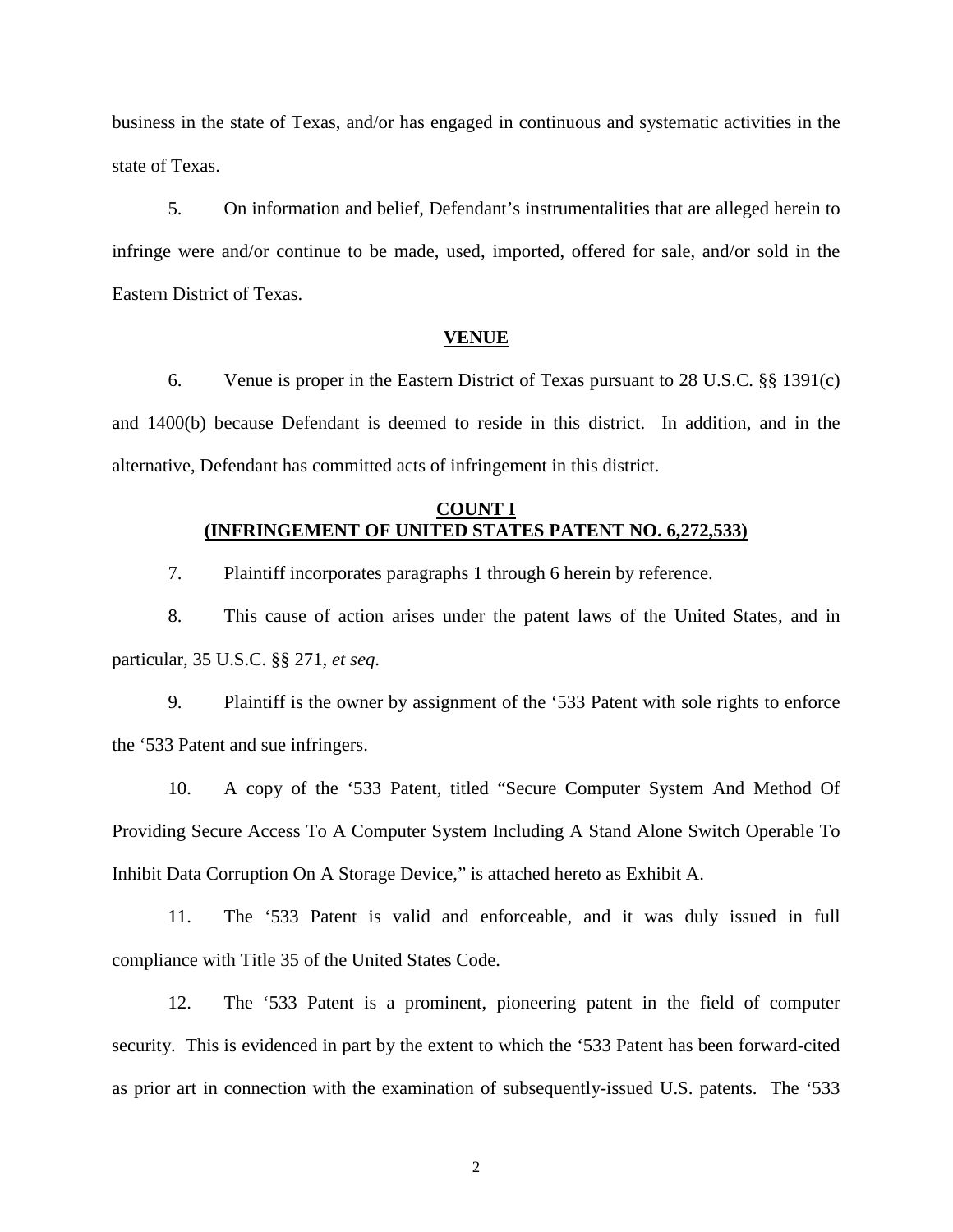Patent has been forward-cited in more than 130 subsequently-issued U.S. patents to date, including patents originally assigned to such prominent companies as Intel (93 times), Dot Hill Systems (12 times), IBM, Nikon, Dell, Seagate, Lenovo, McAfee, Hewlett Packard, Lockheed Martin, and STMicroelectronics.

## **(Direct Infringement)**

13. Upon information and belief, Defendant has infringed and continues to directly infringe one or more claims of the '533 Patent, including at least claim 29, by making, using, importing, selling and/or offering for sale secure computer systems covered by one or more claims of the '533 Patent, including without limitation Google tablets utilizing a Tegra 3 or Tegra 4 processor (for example, the Google Nexus 7 tablet) (collectively, the "Accused Instrumentalities").

#### **(Indirect Infringement – Inducement)**

14. Upon information and belief, Defendant has induced infringement and continues to induce infringement of one or more claims of the '533 Patent, including at least claim 29, by end users of the Accused Instrumentalities. Defendant specifically intended for end users of the Accused Instrumentalities to infringe the '533 Patent and knew that the end users' acts constituted infringement. Defendant had knowledge of the '533 Patent or acted with willful blindness to the '533 Patent, and Defendant had the specific intent to cause infringement.

15. At least from the time of service of this Complaint, Defendant has had knowledge of the '533 Patent.

16. Upon information and belief, since Defendant has been on notice of the '533 Patent, Defendant has continued to encourage, instruct, enable, and otherwise cause end users of

3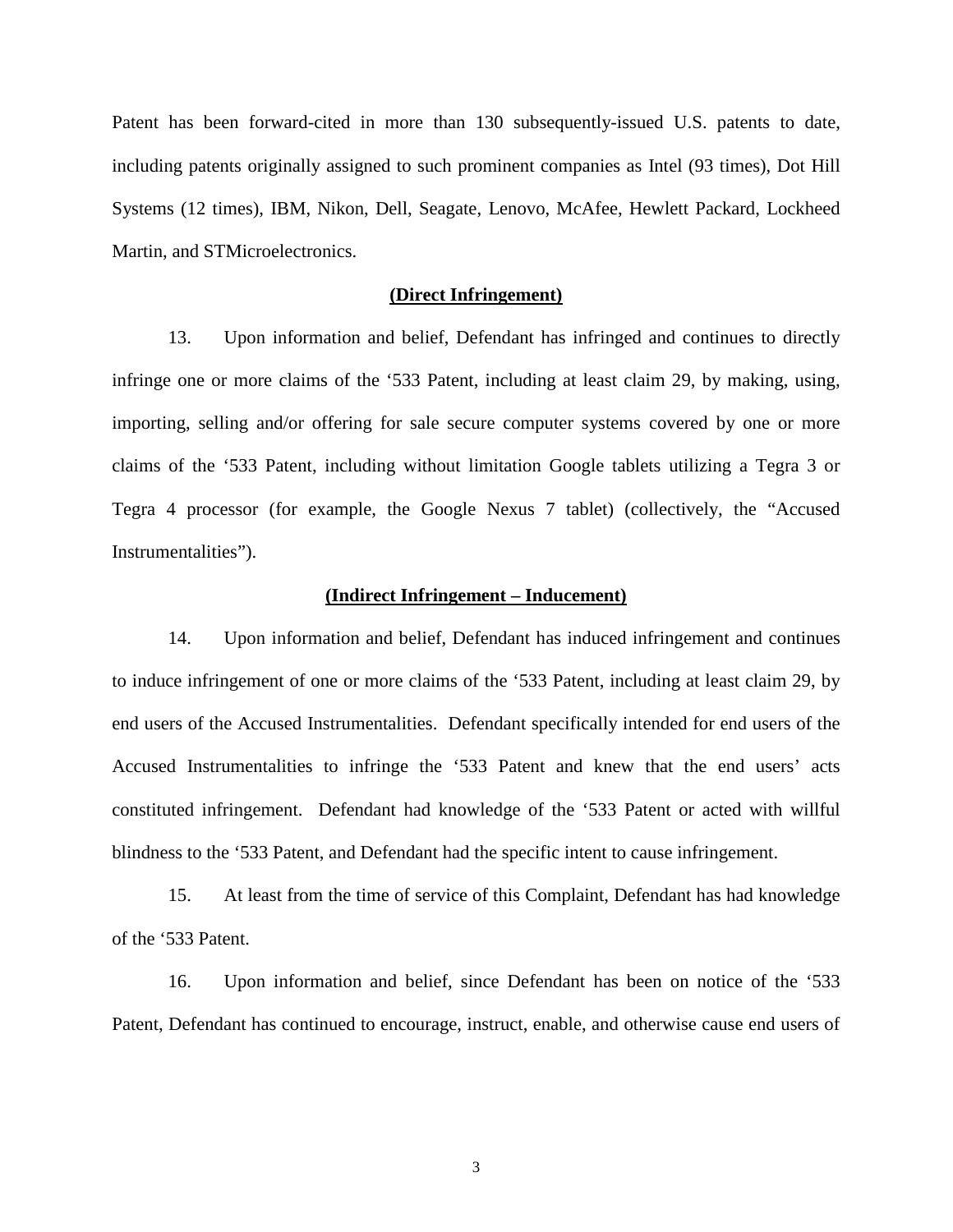the Accused Instrumentalities to use the Accused Instrumentalities in a manner that infringes one or more claims of the '533 Patent, including at least claim 29.

17. Defendant's specific intent to cause infringement can be inferred from, without limitation, the facts that Defendant makes, uses, sells, offers for sale and/or imports the Accused Instrumentalities comprising or containing the infringing secure computer system, that Defendant markets certain infringing security and performance features of the Accused Instrumentalities in its promotional materials, and that Defendant differentiates in its promotional materials certain infringing security and performance features of the Accused Instrumentalities from other systems that do not contain such infringing features. In addition, Plaintiff is not aware of any evidence showing any investigation or design around by Defendant, or that Defendant has taken any remedial action with respect to the '533 Patent.

18. In accordance with Fed. R. Civ. P. 11(b)(3), Plaintiff will likely have additional evidentiary support for its claims of induced infringement after a reasonable opportunity for discovery on this issue.

#### **(Additional Allegations Related to Count One)**

19. Defendant's actions complained of herein are causing irreparable harm and monetary damage to Plaintiff and will continue to do so unless and until Defendant is enjoined and restrained by this Court.

20. Plaintiff is in compliance with 35 U.S.C. § 287.

## **DEMAND FOR JURY TRIAL**

Plaintiff, under Rule 38 of the Federal Rules of Civil Procedure, requests a trial by jury of all issues so triable by right.

4